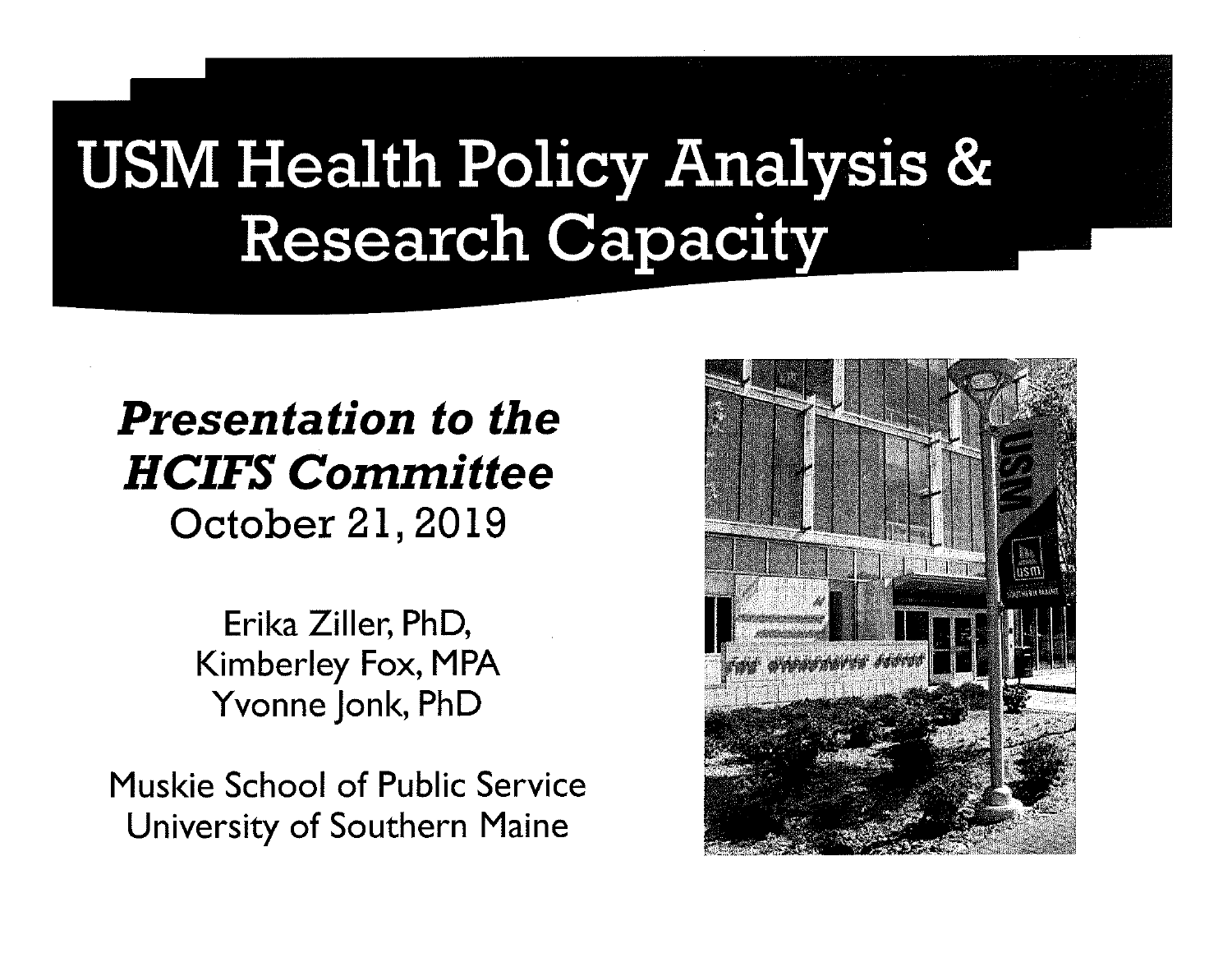## Agenda

- Overview of USM's Muskie School health policy & health services research history
- Research, policy and data analytic infrastructure and capacity
- Examples of current and prior projects and staff areas of expertise
- Examples of state/university partnerships in other states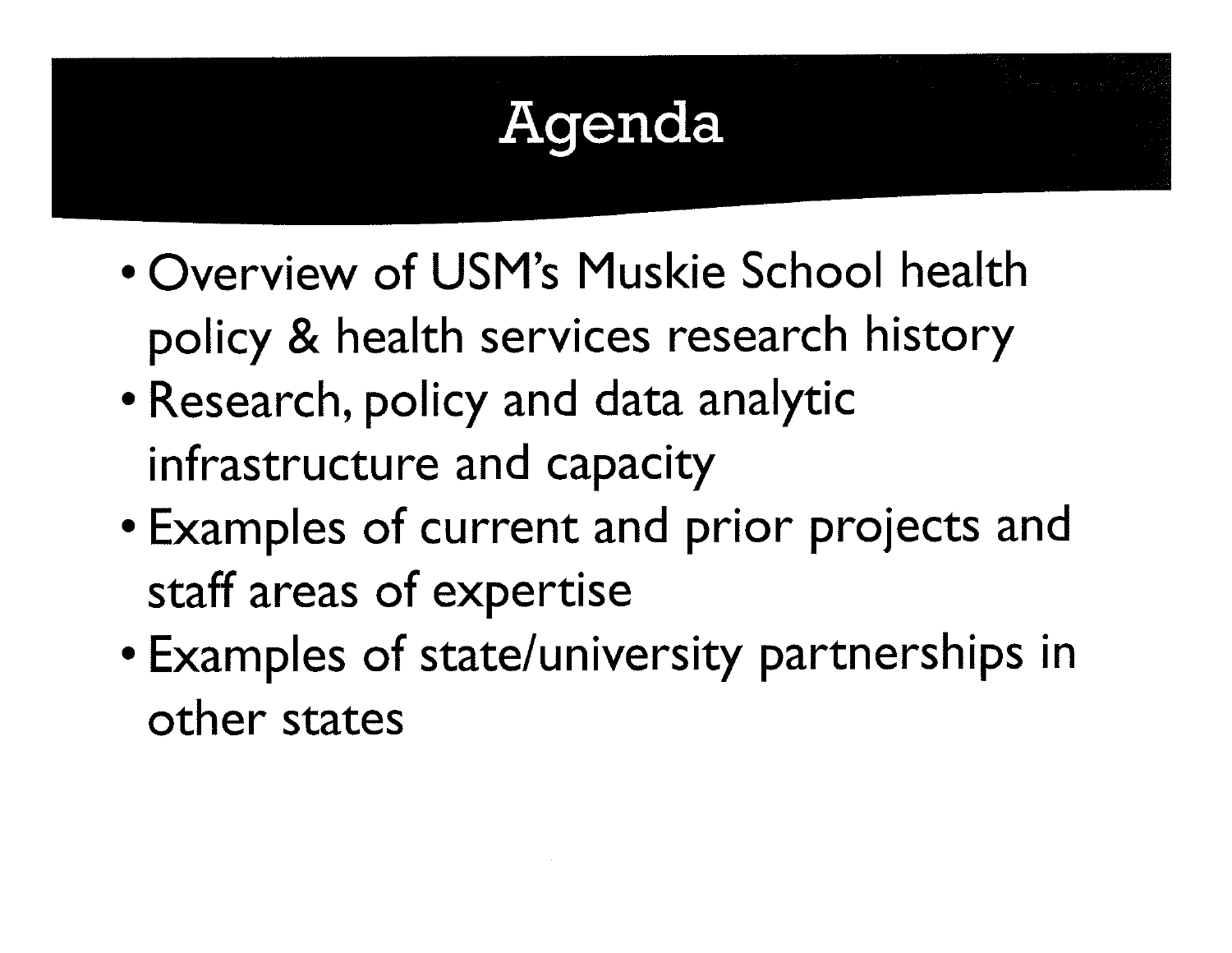## Cooperative Agreement History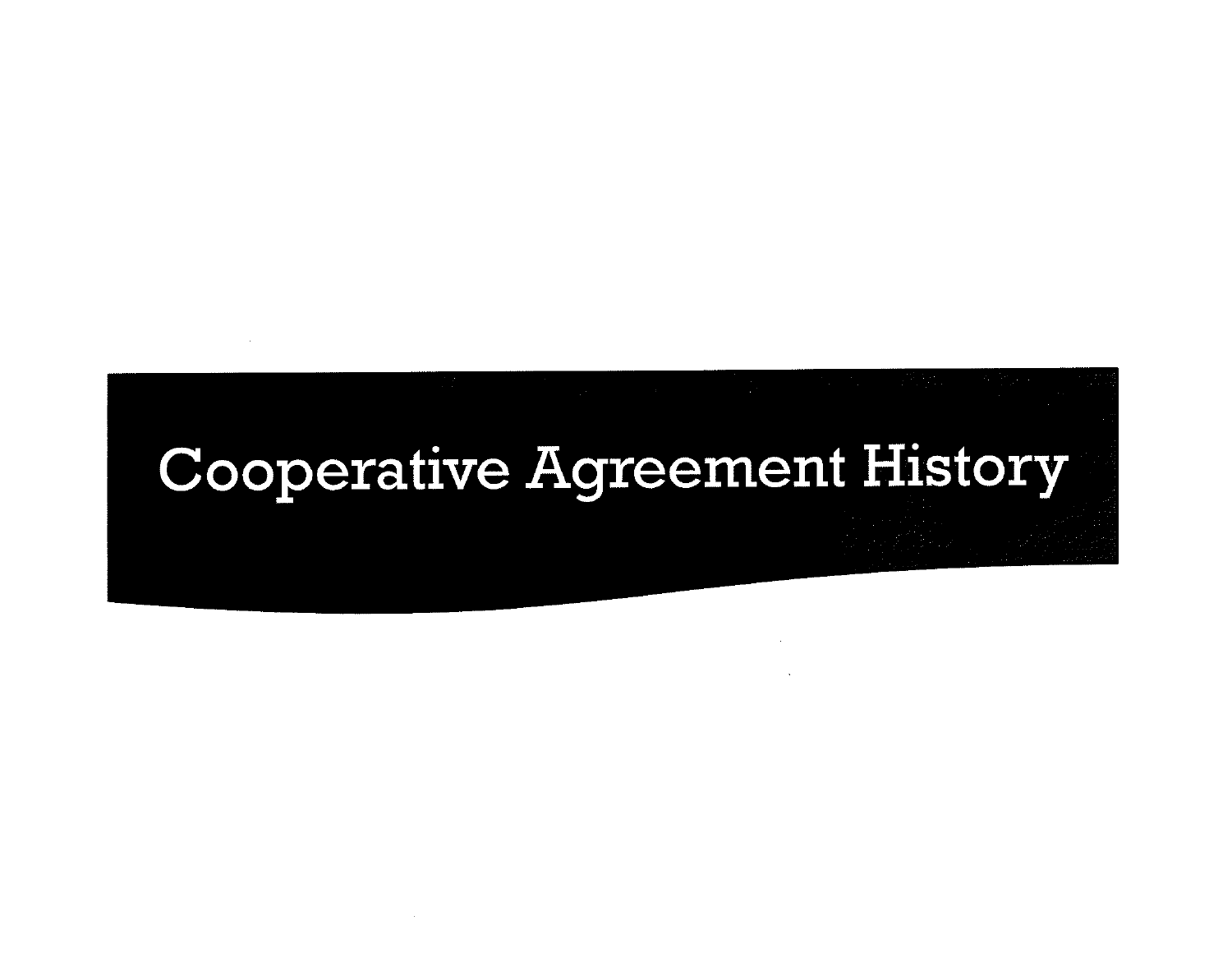History of State-University Cooperation

Established in by Legislative statute in 1989: 5 MRSA 1825-b (Executive Order amendment in 20 I I, limiting use/Governor approval)

#### Benefits:

- Leverage UMS expertise
- Mutual research agenda
- Rapid response
- Enhanced access to federal matching funds

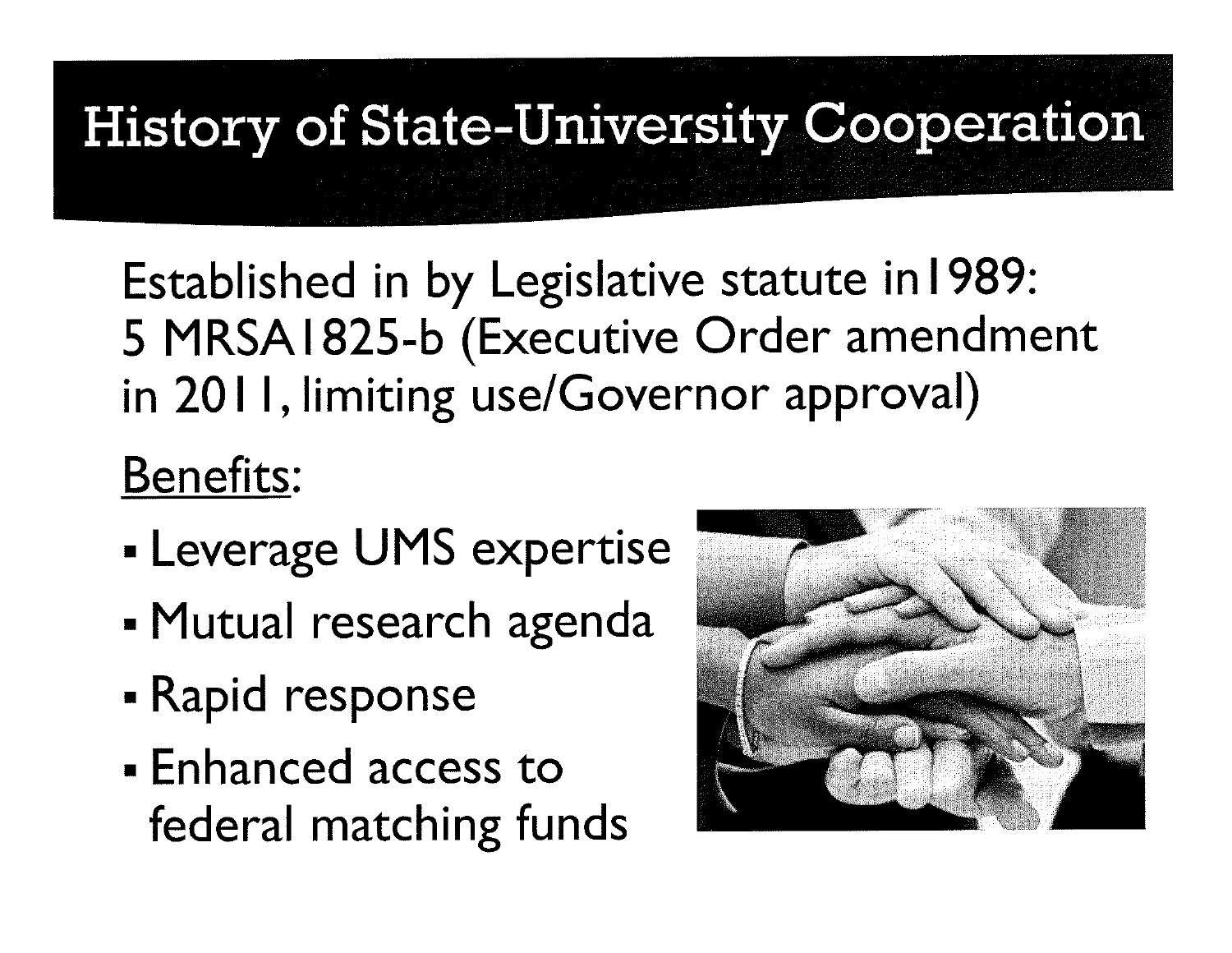## **History of State-University Cooperation**

Under CAs, Muskie School faculty & staff provided health care technical assistance, data analysis, evaluation & research for:

- Governor's Office of Health Care Policy
- Dirigo Health Agency
- Maine Quality Forum
- Office of MaineCare Services, Office of Aging & Disability Services and others (including Legislature-required reports)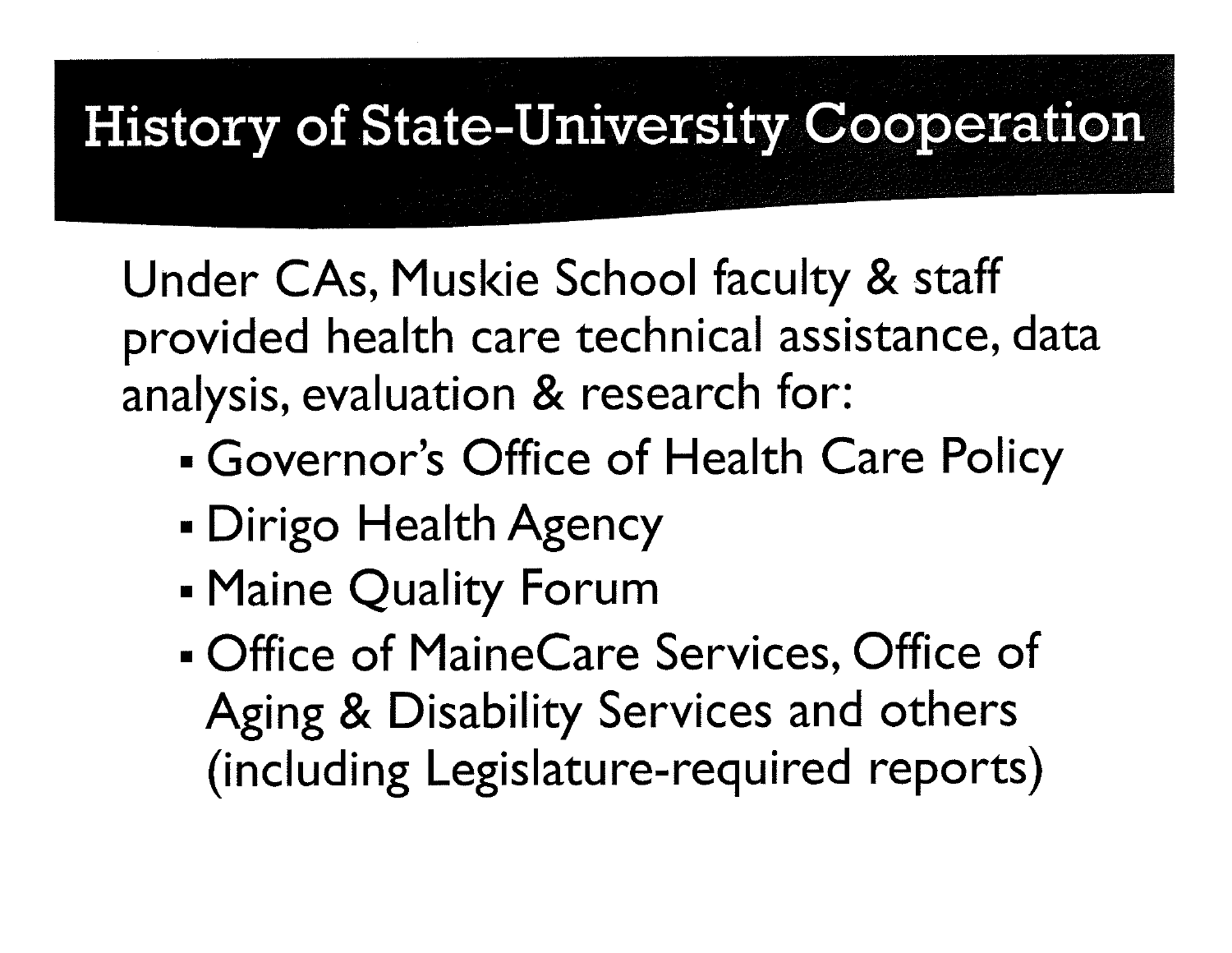### **Examples of Muskie School Expertise and Experience**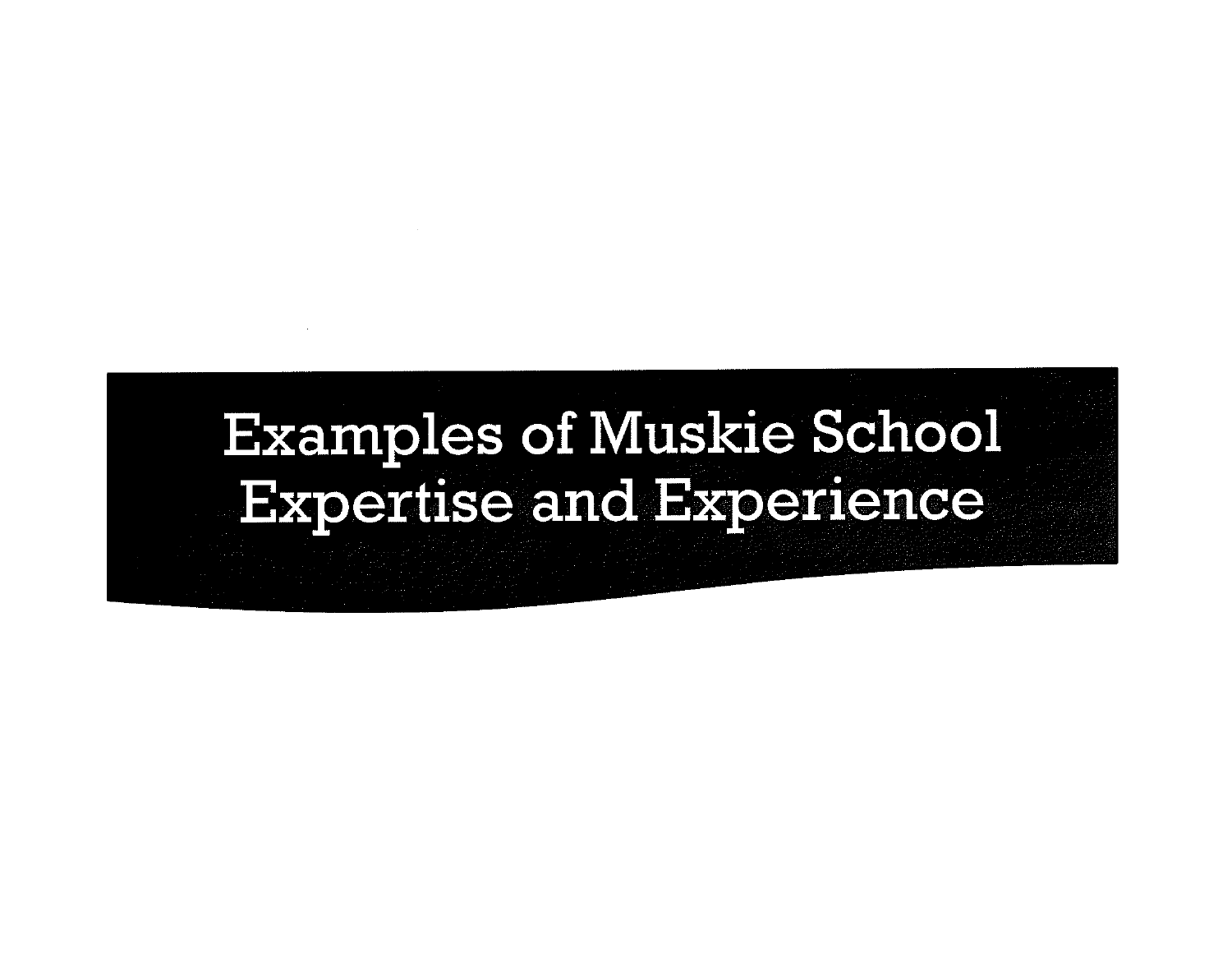## **Maine Rural Health** Research Center (mrhrc.org)

Established in 1992, the Maine Rural Health Research Center conducts applied research on federal/state policy, with emphasis on:



- Health reform
- Insurance coverage
- Long term services & supports
- Behavioral health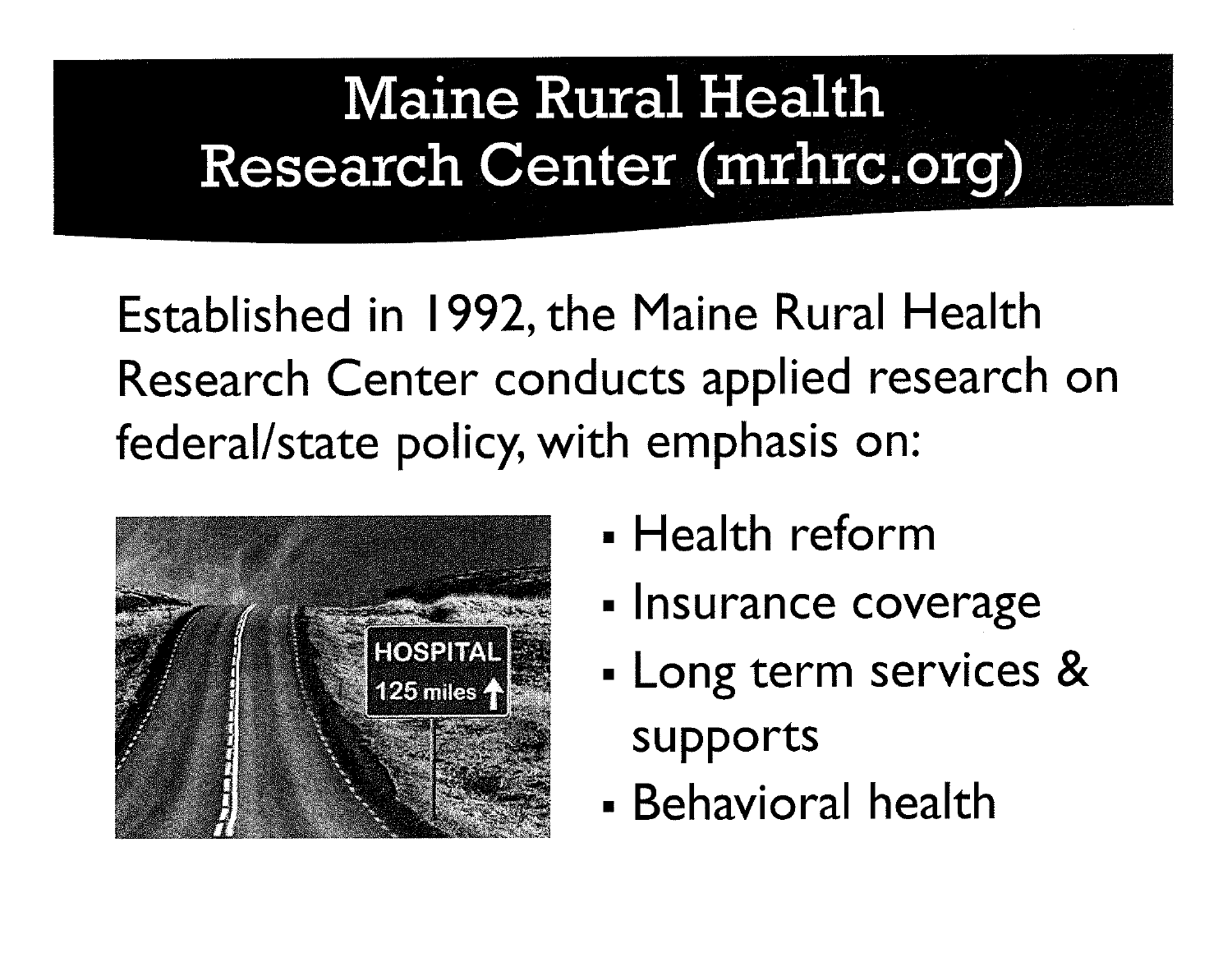# **Rural Telehealth Research Center**

Federally-funded partnership with Universities of Iowa and North Carolina to evaluate HRSA telehealth programs

■ Using APCD data to assess impact of telehealth policies on rural & urban use in Maine

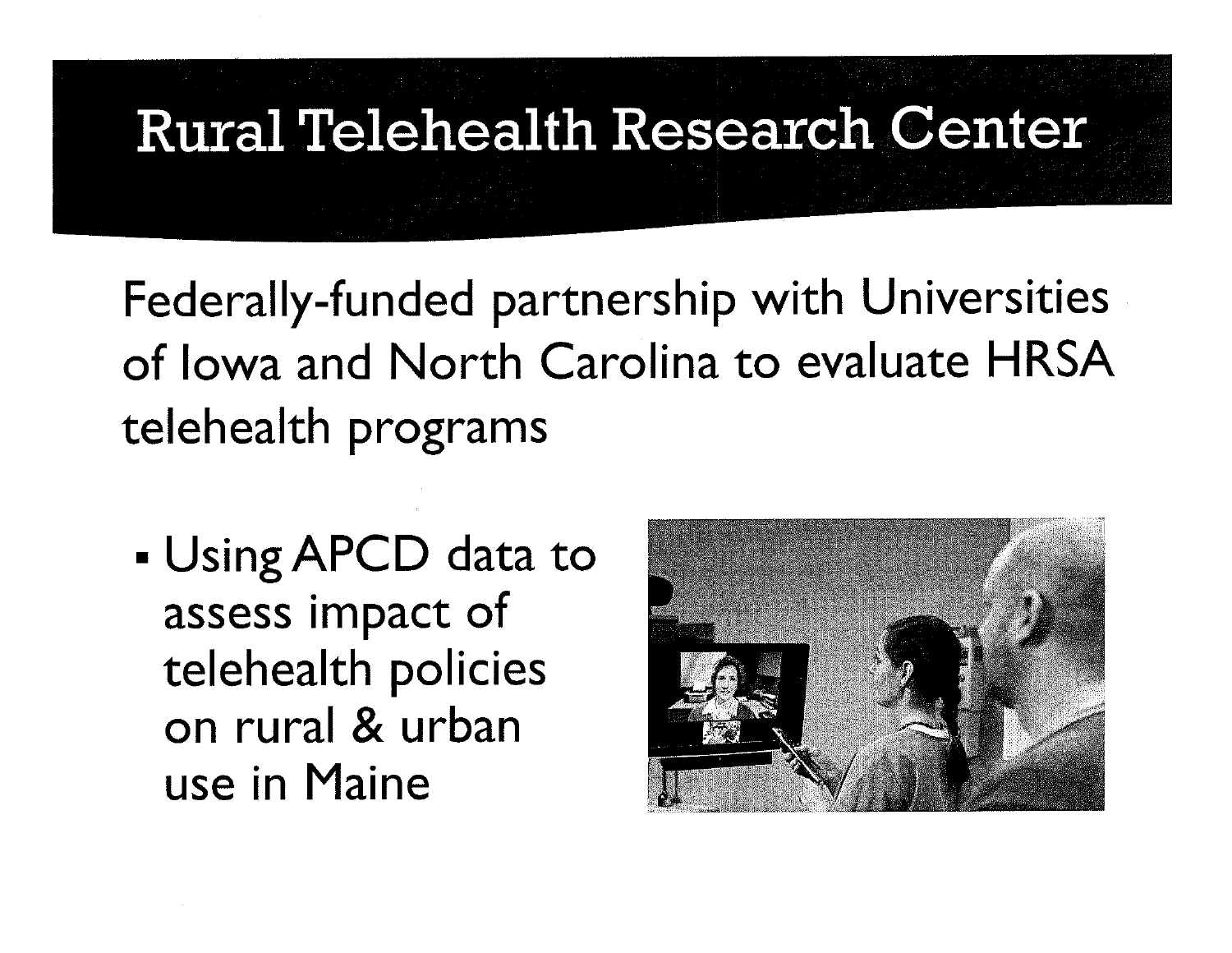#### MaineCare Policy Analyses, Evaluation & Research

- MaineCare Health Homes Evaluation
- Improving Health Outcomes for Children Evaluation **(CHIPRA** Quality Demo grant)
- Best practice research on other state models (e.g. premium support, elderly coverage gaps post Medicare Part D)
- Legislative reports (e.g., adult dental benefits)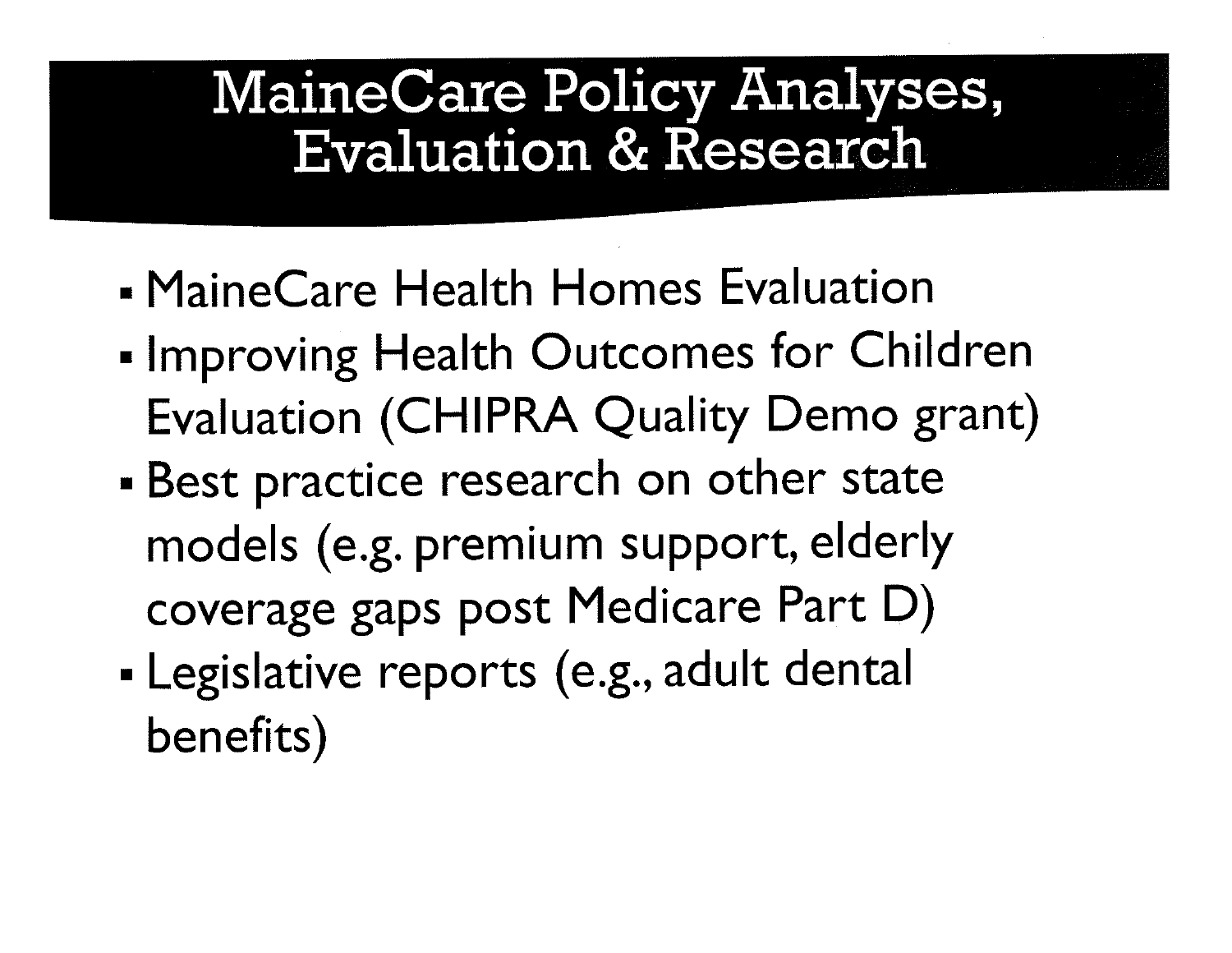#### MaineCare Policy Analyses, Evaluation & Research

- Children's Health Insurance Program (CHIP) annual survey of parents
- Medicaid expansion support and analyses
	- Federally-required evaluation of the childless adult Medicaid expansion waiver under the Dirigo Health Act
	- Assessing health system capacity and outreach/enrollment in current Medicaid . expansion (pending approval)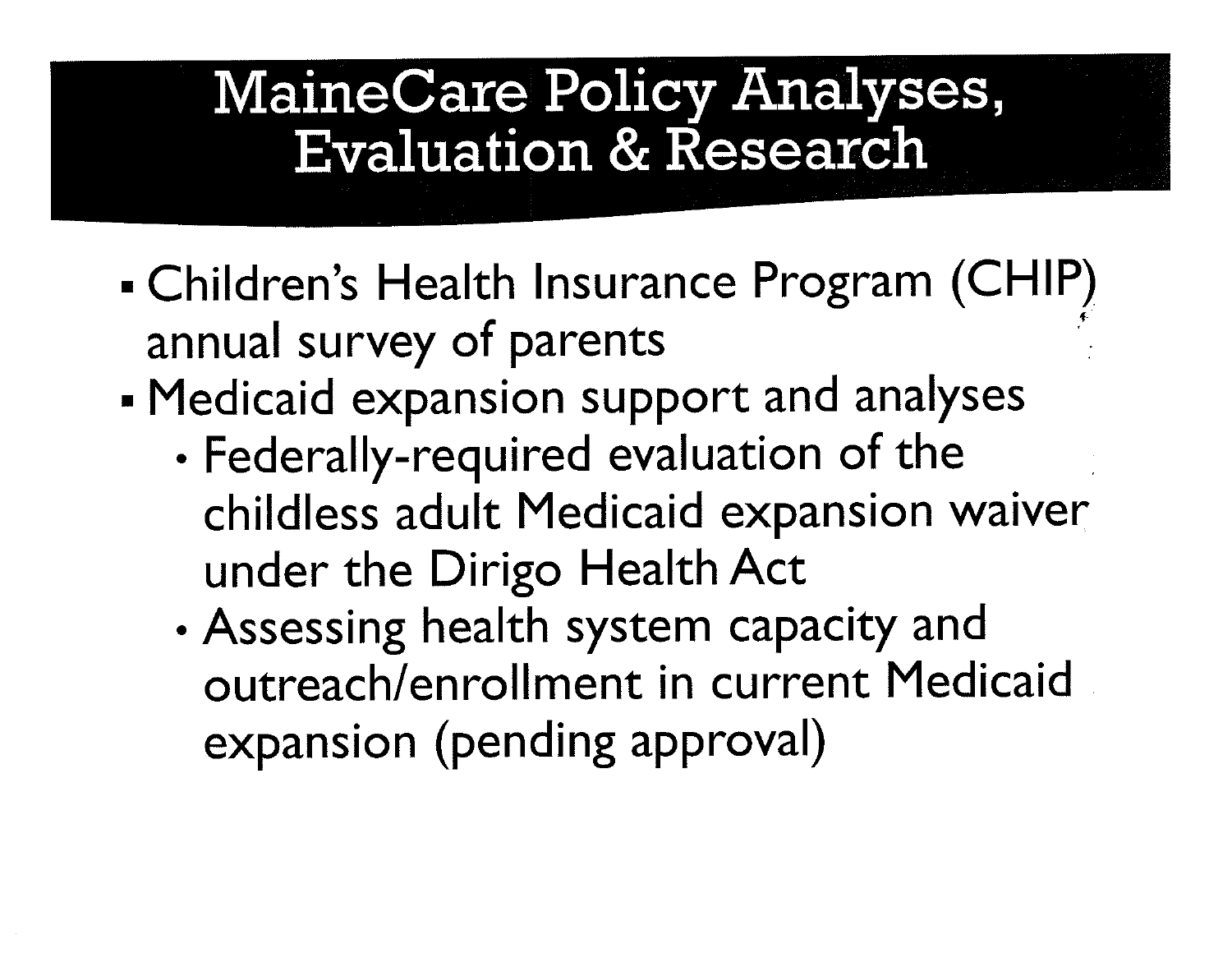#### Health Insurance Coverage and Health Reform Research

■ *Dirigo Health Reform* planning & analyses supported by HRSA State Planning Grant



■ Evaluation of *State Health* Access *Program* to offer affordable coverage to uninsured lowincome part-time & seasonal workers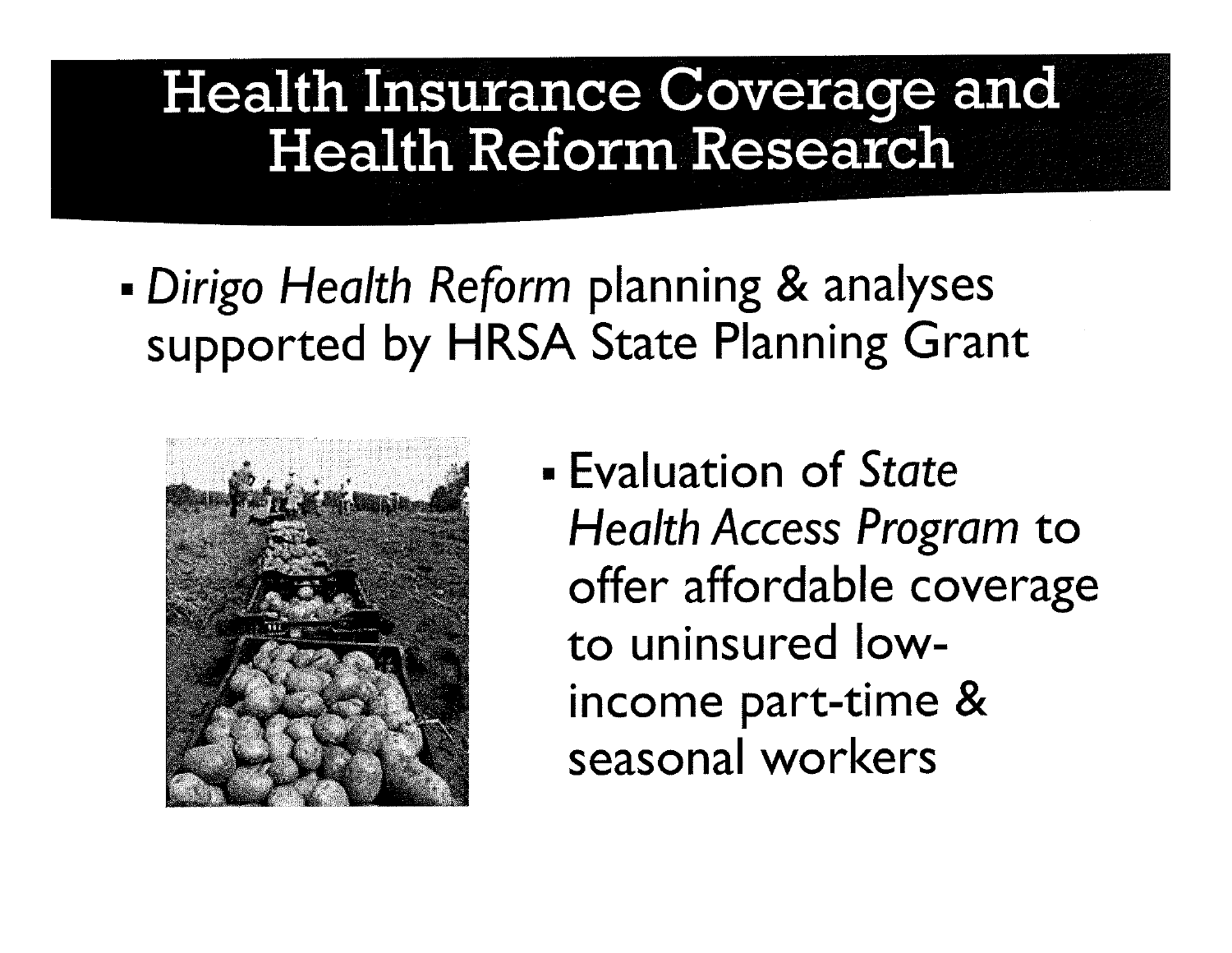#### **Health Insurance Coverage and Health Reform Research**

■ Robert Wood Johnson Foundation (RWJF) SHARE evaluation of health reform in ME, MA, andVT

■ Evaluation of Maine's Multi-Payer *Patient Centered Medical* Home *Pilot* 

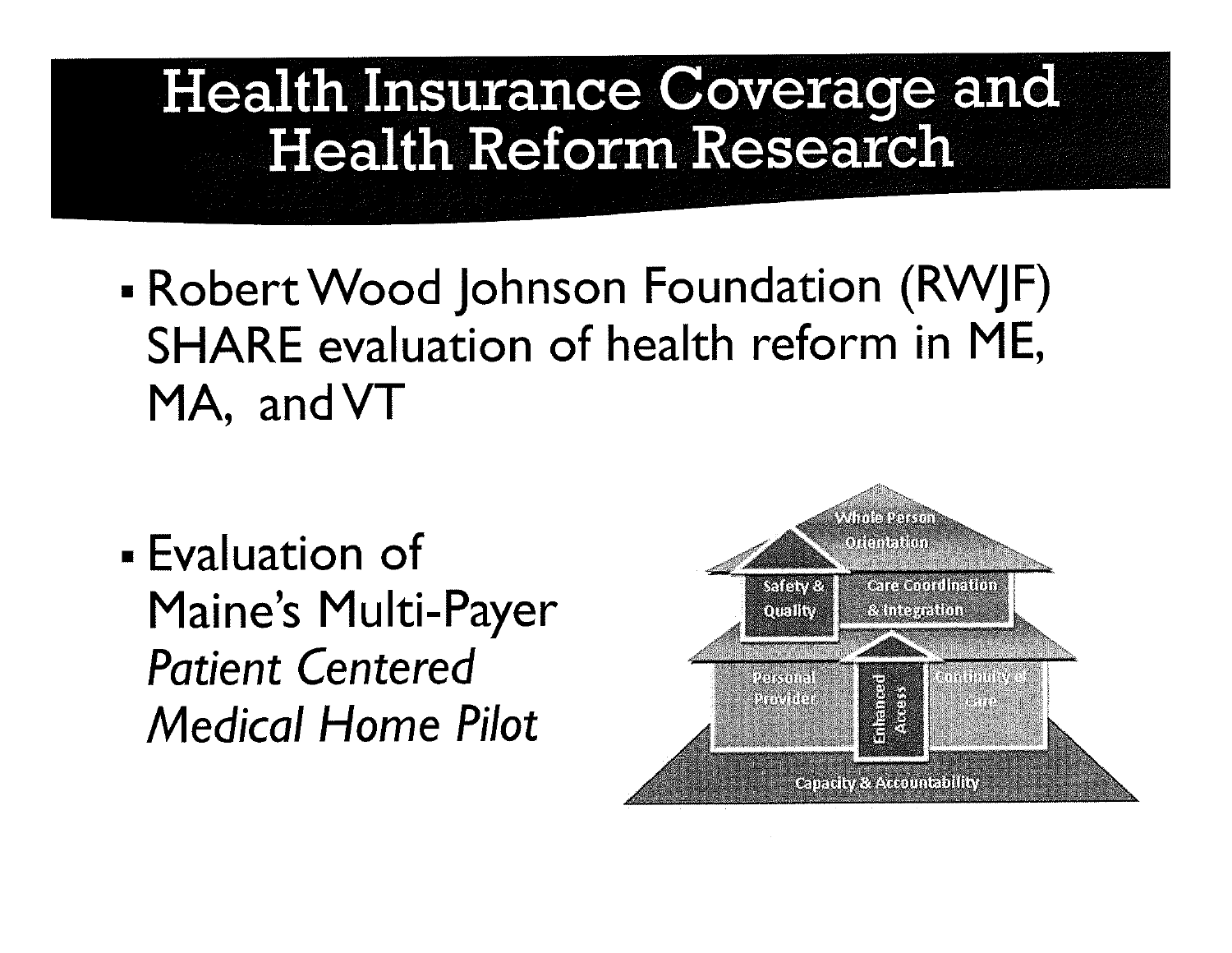#### **Health Insurance Coverage and Health Reform Research**

The Muskie School has also used external grant funding to support Maine-specific analyses:

- Ongoing support from the Maine Health Access Foundation (MeHAF) to track post-ACA insurance coverage and access to care
- **RWJF** *Cost Conversations*  pilot study examined opportunities for health care providers to support cost transparency

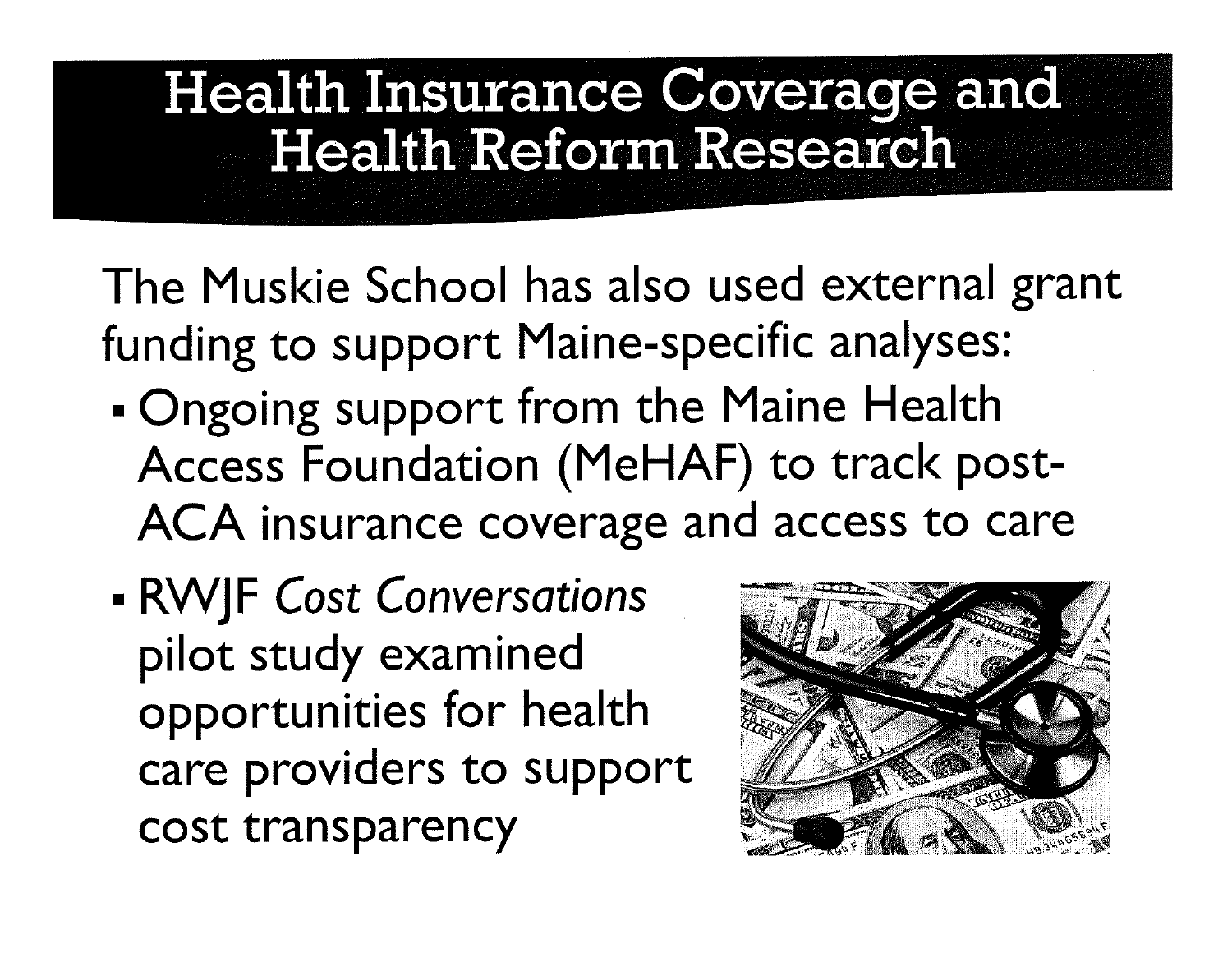#### **Health Insurance Coverage and Health Reform Research**

Muskie School grant funds have also supported MaineCare and other data linkages & analysis

• US NIMH funding to link data sets and support analysis of health care use among adults with mental illness & diabetes



■ US DOJ funding to study health care use and costs among adults receiving protective services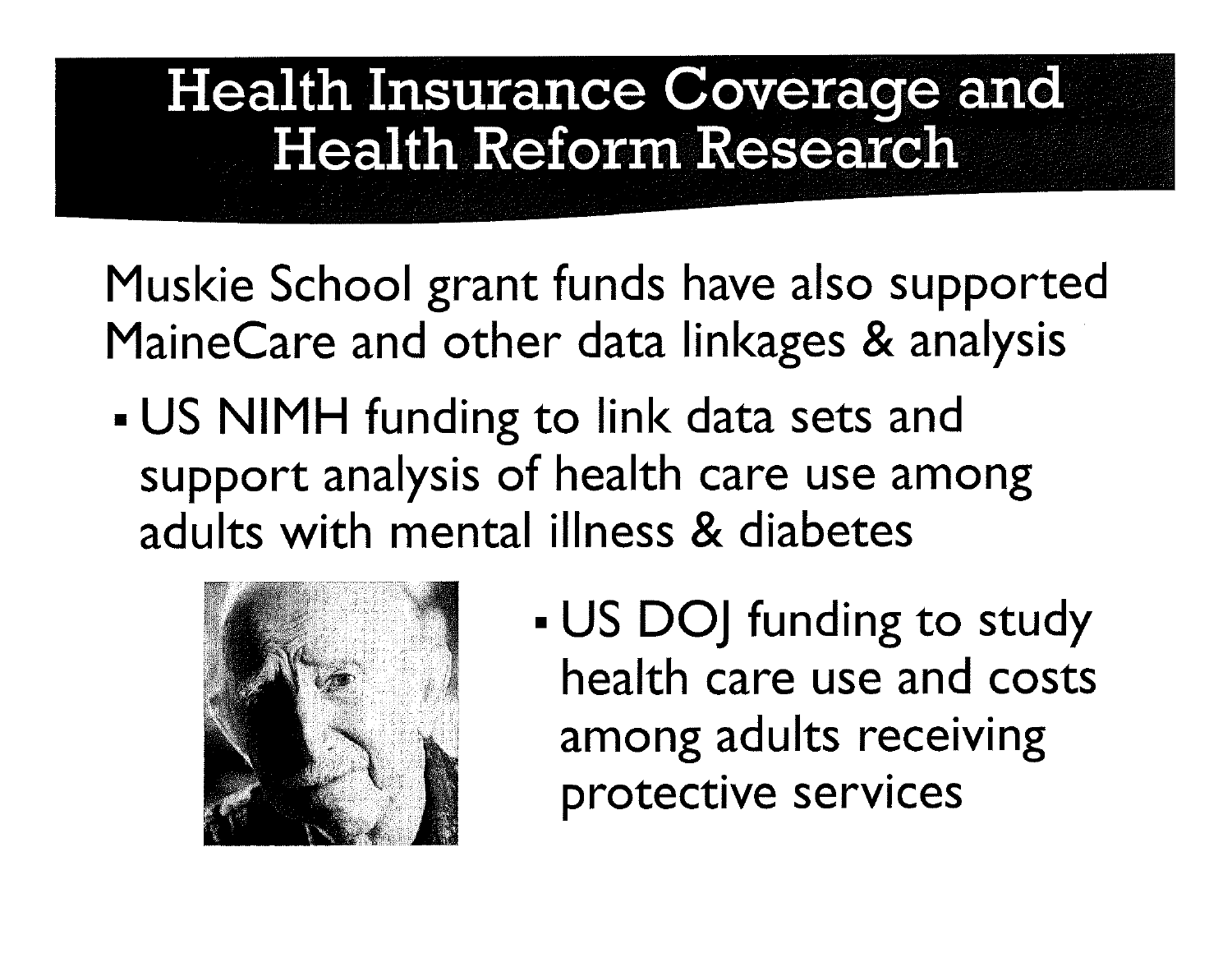## **Maine Quality Forum**

- Identifying quality & patient safety measures from existing data for public reporting (e.g. hospital discharge data/APCD)



- Analyses of MQFsubsidized primary care patient experience of care surveys
- . Quality and cost-related analyses required by legislation (e.g., LD 1353 - Primary Care **Spending Report)**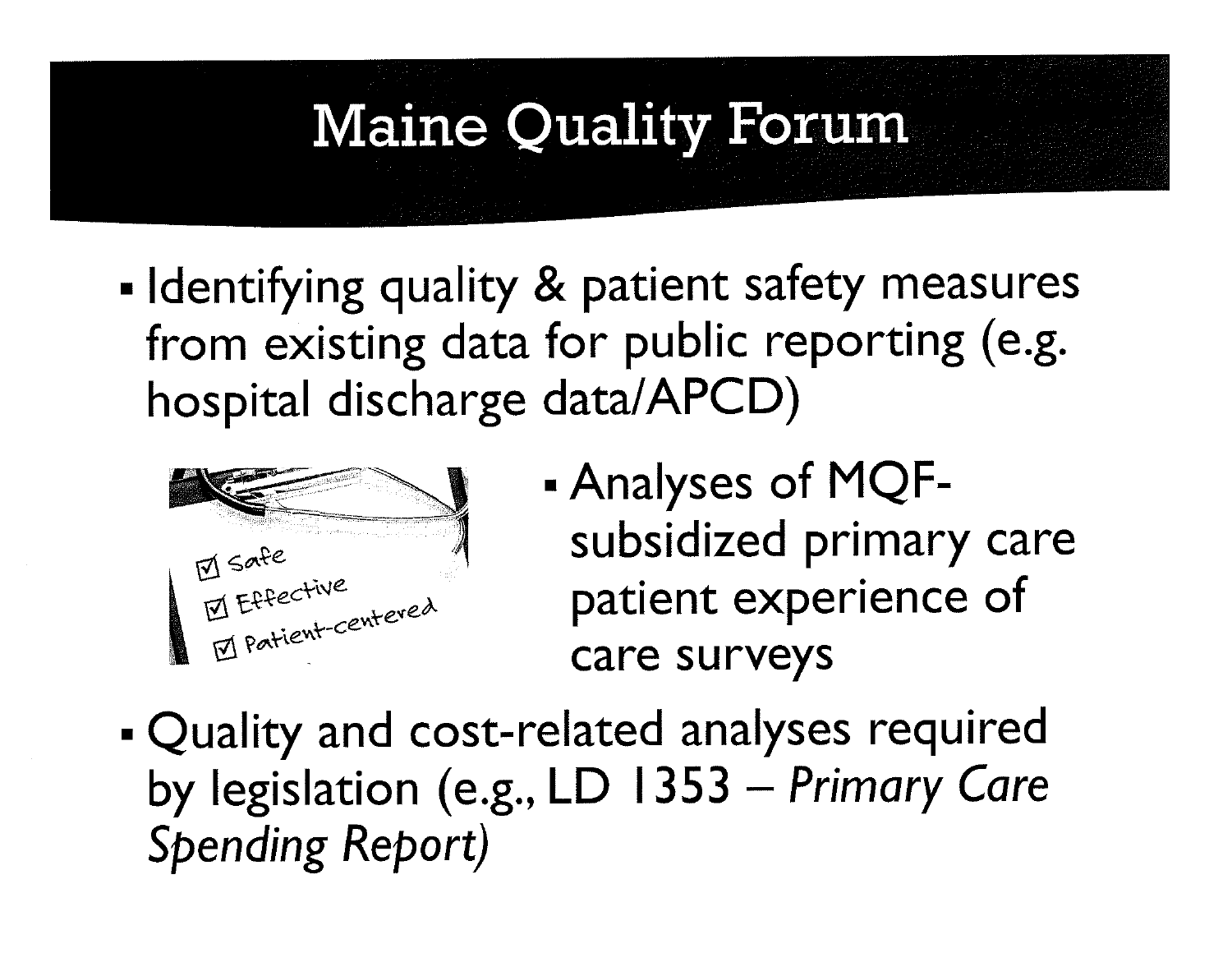#### USM Health Data Analytics Research Cluster

Maine Economic Improvement Fund initiative to support workforce training and research with state and community partners (MHDO, Maine Medical Center Research Institute)

- MOU to use APCD & hospital data for mutual projects
- APCD training modules
- MMCRI collaborative research proposals

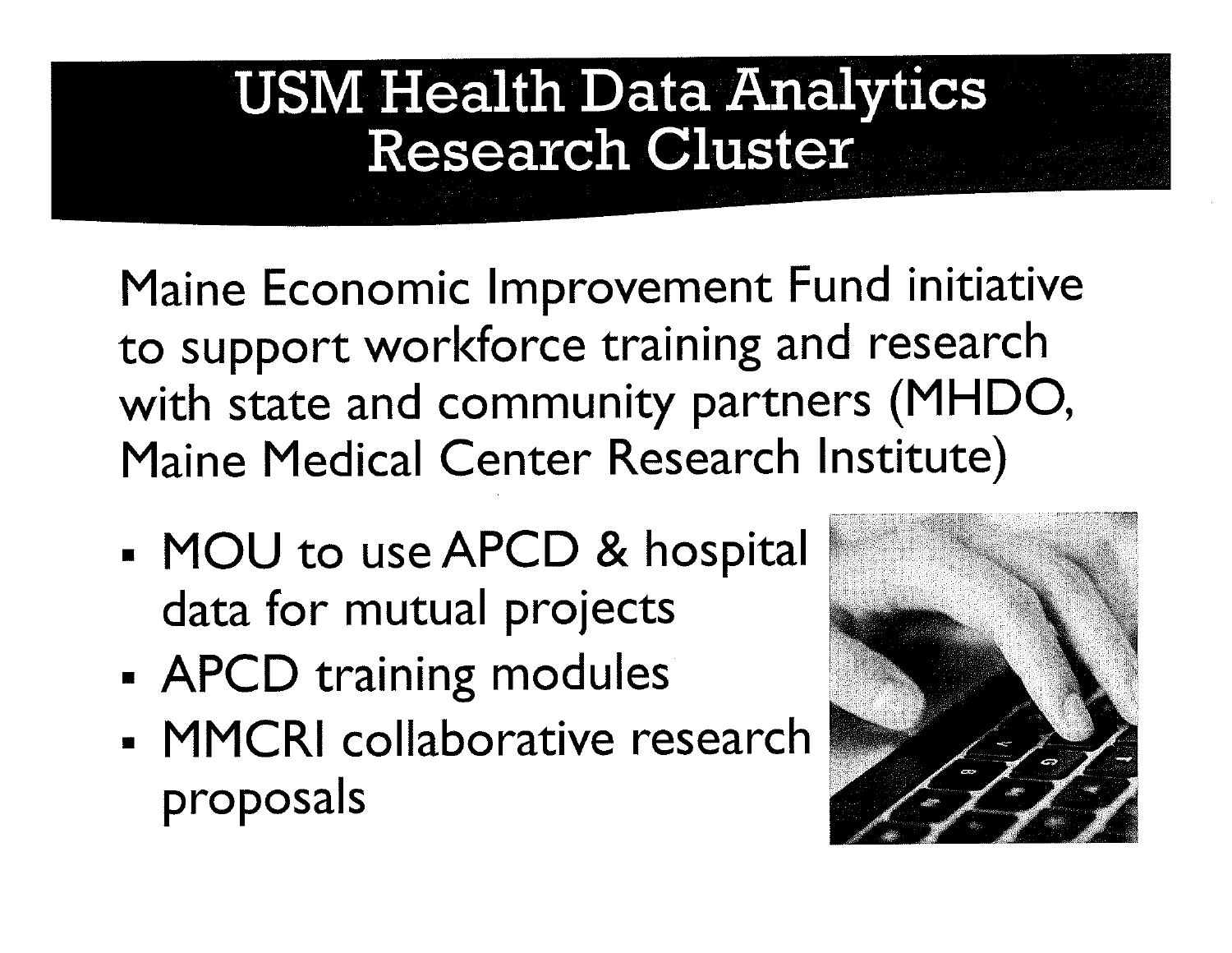#### USM Health Data Analytics Research Cluster

Data Analytic Center Strategic Plan: Options for expanding the Muskie School's data analytic architecture to support broader public health and data analysis role

- Data warehouse maintenance and expansion
- Testing common data models to support cross-state research
- Opportunities for new data linkage

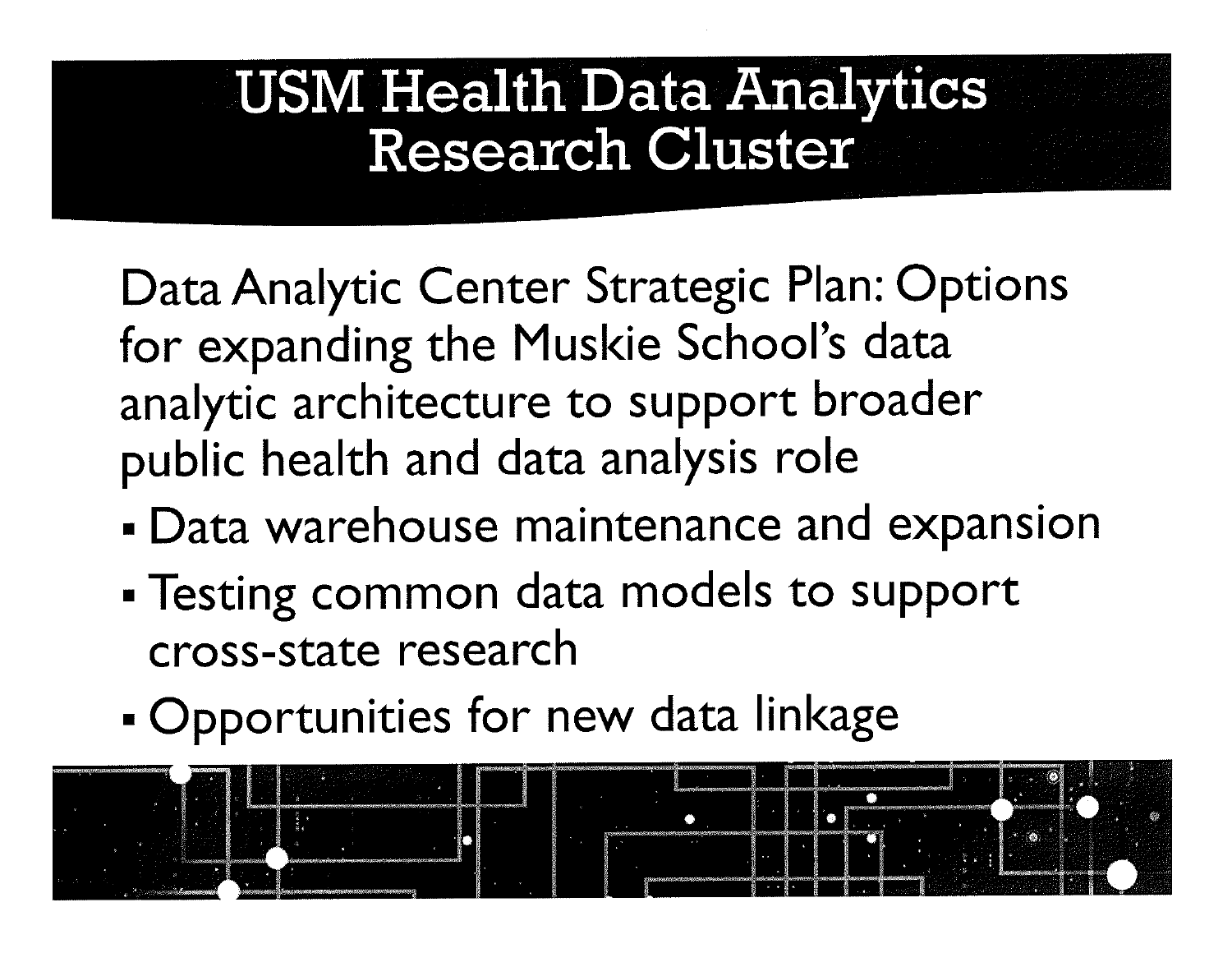## **State University Partnership** Learning Network

- Formed by AcademyHealth in 2014
- Supports peer-to-peer learning and share/spread best practices in state health policy research.
- Currently includes 27 universities in 23 states with master agreements between the state university and state Medicaid & other state agencies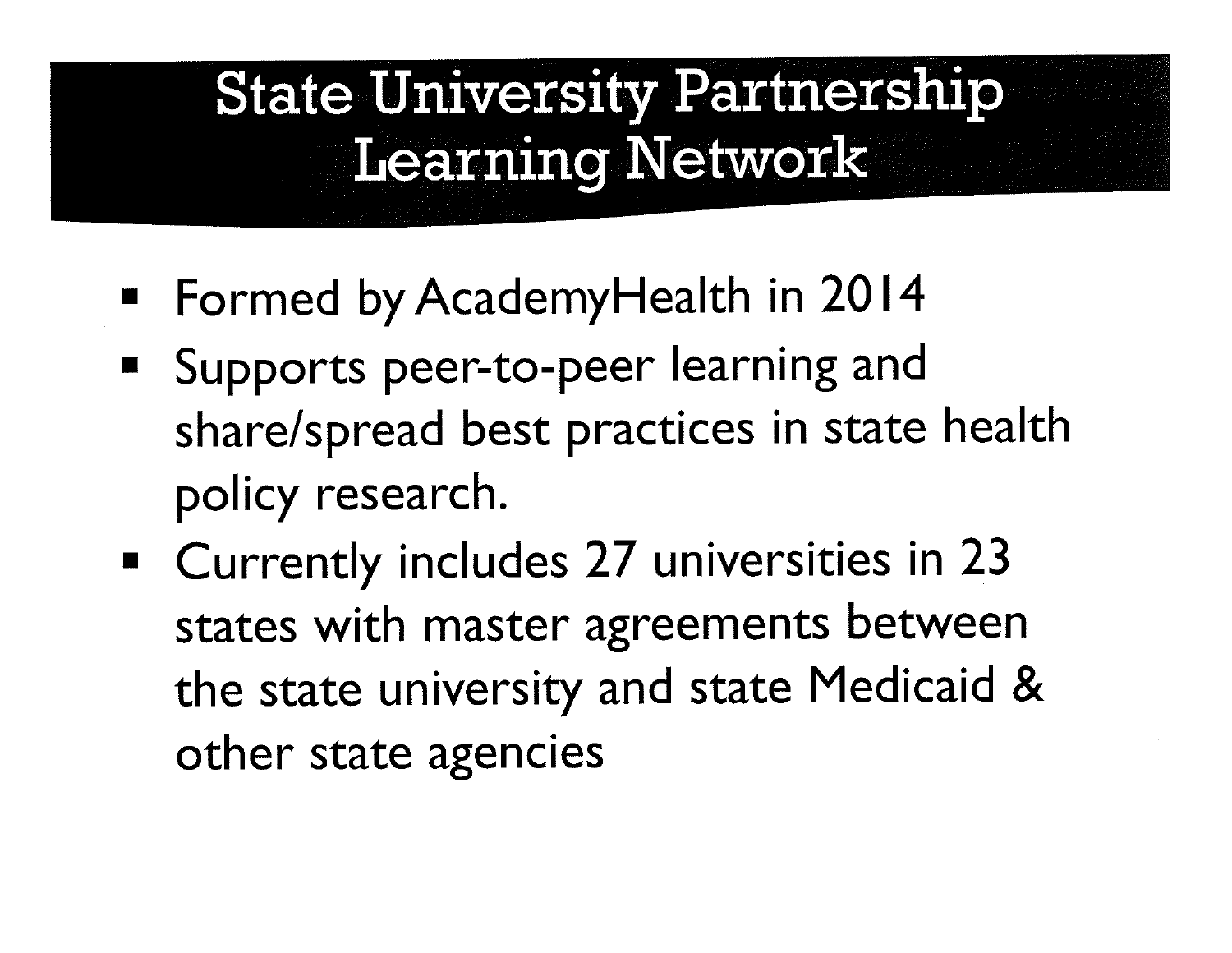## State University Partnership Learning Network

- Opportunity for cross-state Medicaid (and APCD) research
	- *Medicaid distributed research network opioid use disorder (MORN OUD) project*



■ Medicaid is a primary focus, but SUPLN members also support & evaluate health reform efforts (e.g., population health, patient experience, cost containment)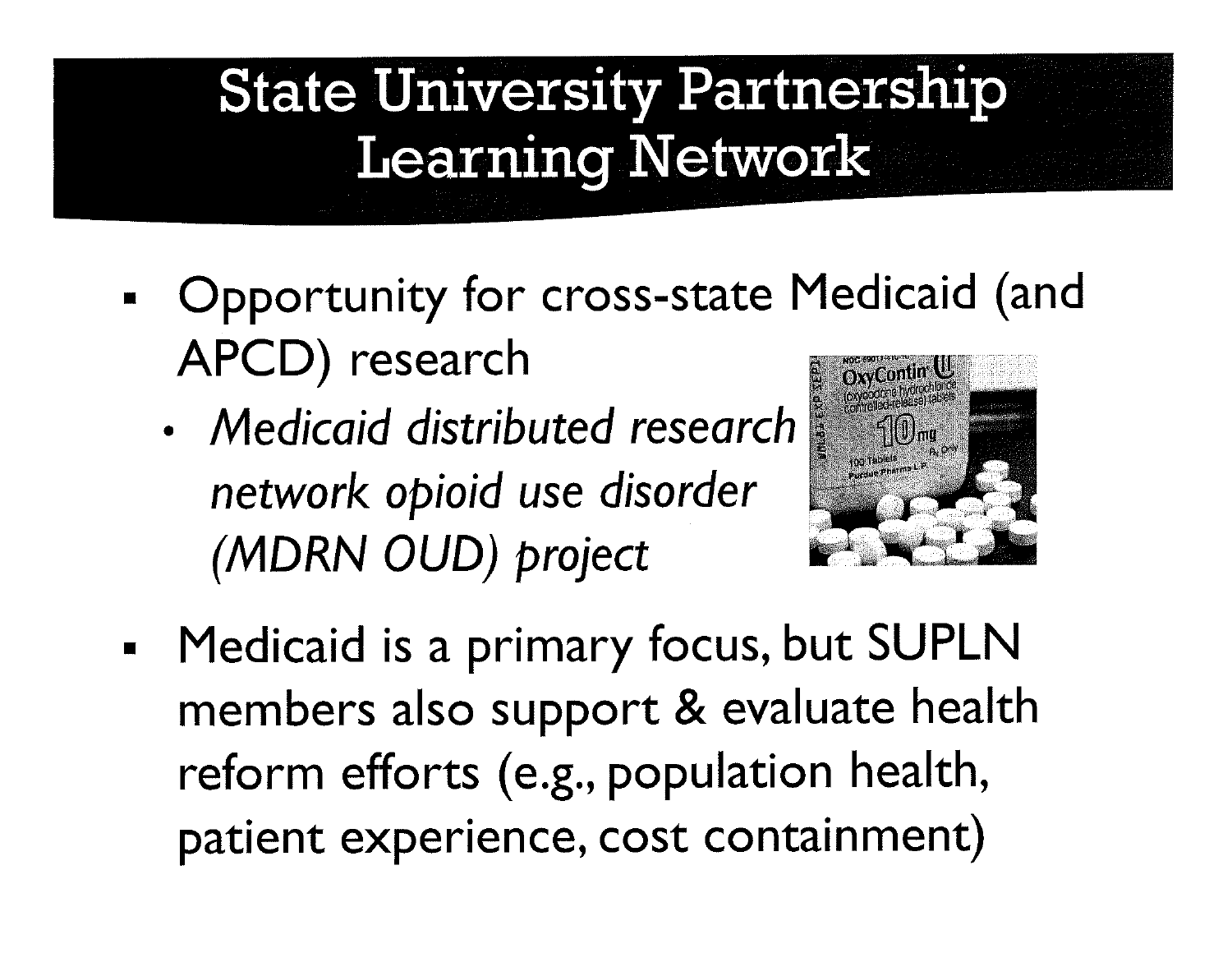#### **Contact Information**

Erika Ziller, PhD erika.ziller@maine.edu 207-780-4615

Kimberley Fox kimberley.s.fox@maine.edu 207-780-4950

Yvonne Jonk, PhD yvonne.jonk@maine.edu 207-228-8038



@MERuralHealth @USMPublicHealth